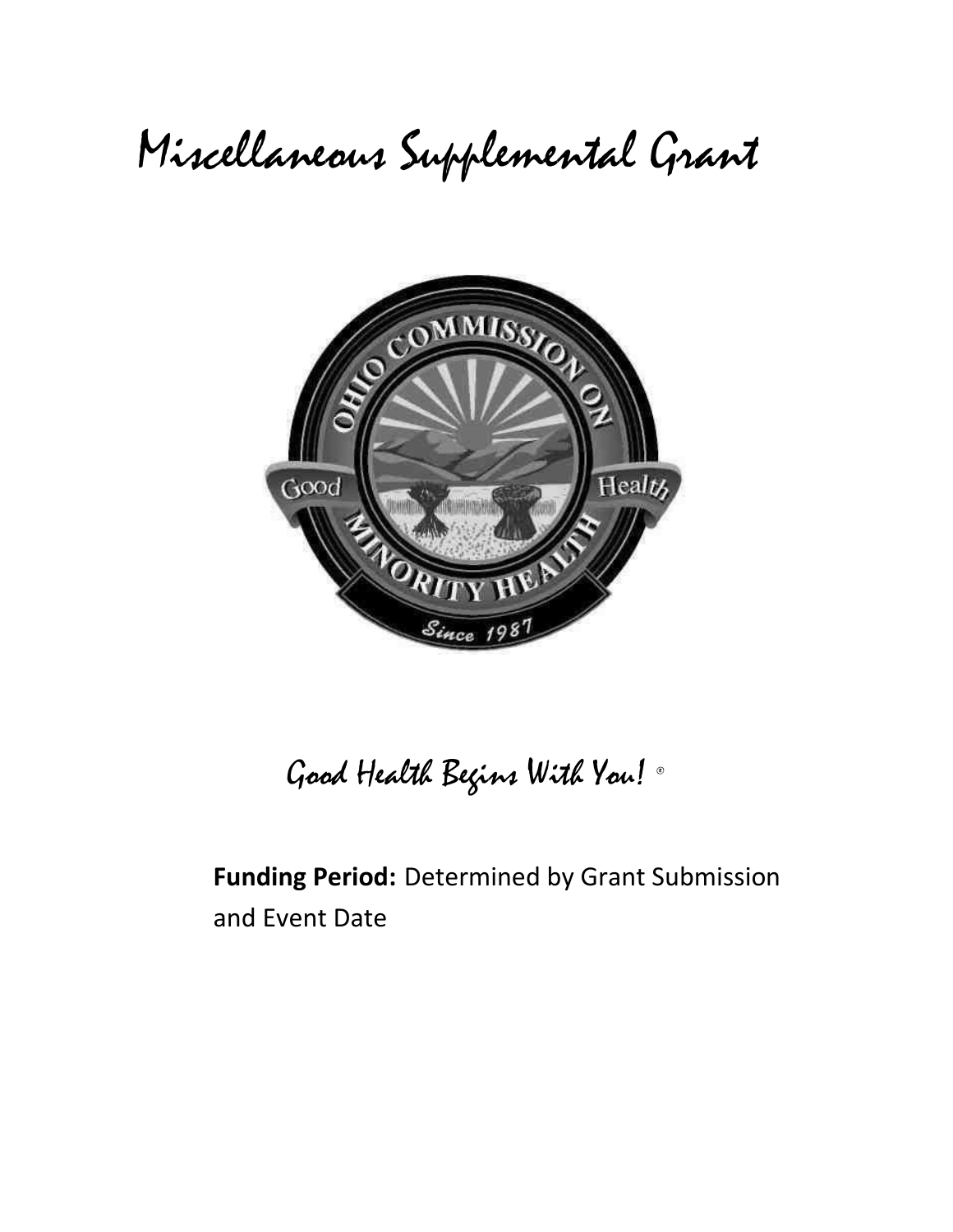## **Miscellaneous Supplemental Funding**

### **Background**

The Commission funds Miscellaneous Supplemental (MGS) Grants based on the availability of funding each year. This fund is designed to sponsor health related activities that raise the visibility of the Commission and increase the focus of minority health disparities. These activities must reach and impact Ohioans from no less than two counties and have a focus on racial and ethnic populations. This source of funding is **not** designed to support ongoing, long term programming.

Funding levels vary from year to year and will be based on the amount of funds available within each fiscal year (FY). For program activities in FY 23, the Commission will consider sponsorship for activities up to \$15,000.

**Please note, funding requests must be submitted in MHGM at least 90 days prior to the date of your event.** Additionally, events that occur after July 1st, must be submitted by April 1st to allow time for review, and submission to the board, if selected to submit a full proposal.

## **Eligibility**

To receive consideration for funding, applicants must:

- Demonstrate that at least 20% of project funds are received from sources other than grants awarded by the Commission on Minority Health.
- Be a public or private organization which has a 501 (c)(3) at the time of application submission. (Must upload a copy of the IRS 501(c)(3) designation letter)
- Provide services in close proximity to minority communities or include minority communities in their stated service area.
- Applicants must meet all licensure and certification requirements of the State of Ohio; and
- Applicants must comply with all current and applicable laws, regulations, rules, and administrative guidelines of the Ohio Commission on Minority Health.

## **Proposal Review**

Proposals from eligible entities, which are deemed complete, will be reviewed. If approved, proposals recommended for funding consideration will be required to respond to an Agreement of Terms and special conditions, if any are assigned.

## **Grant Reporting**

Miscellaneous Supplemental Grantees will be expected to complete the following in MHGM and include the data in the final report:

- Collect and report on demographics of event participants to include race, ethnicity, gender, age, county, and zip code.
- Collect and summarize on participant event satisfaction survey results. Survey questions must include questions regarding the Commission sponsored portion of the event to include but not be limited to questions regarding the speaker, topic of education/event, and questions regarding changes in participant awareness, knowledge, and or behavior – Where appropriate.
- Summarize event activities in detail to include the estimated number in attendance, counties served, challenges, and program successes.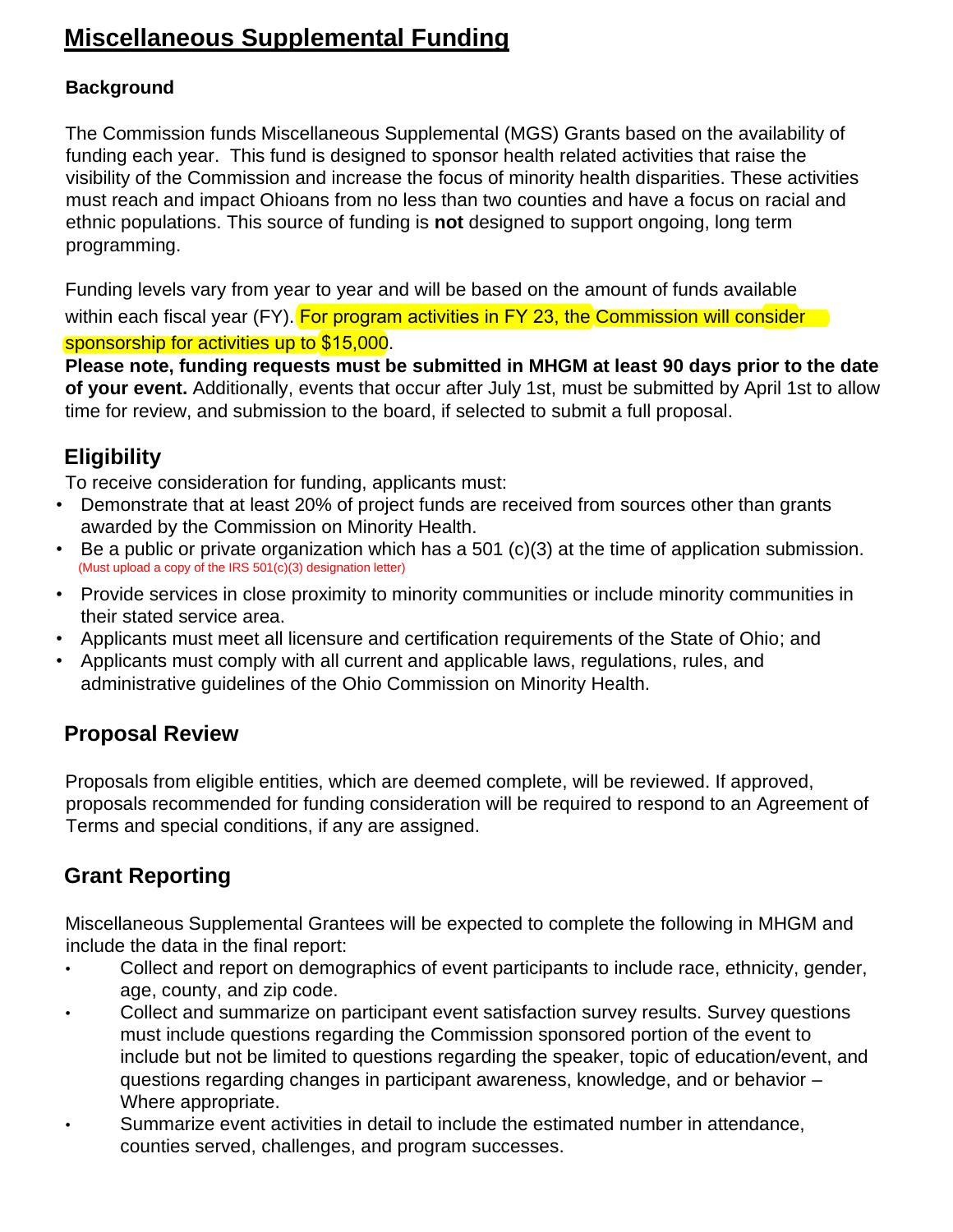## **Program Narrative Instructions**

Eligible applicants must provide an overview of the proposed activity and address each bullet below, within MHGM. Application questions in MHGM will include but not be limited to:

- Providing a brief introduction of the agency, the population it serves.
- Providing an overview of the proposed event to include the time, date, location, targeted racial and ethnic population(s) that are impacted by disparities, the anticipated number to be directly served as well as event goals and objectives. Please note, counting those in attendance at a larger event in which your organization is present, does NOT count towards your number served. Only participants who directly participate in your event count.
- Discussion of the anticipated outcome and/or quantifiable benefit that this endeavor will provide to the targeted communities.
- Grants covering at least a minimum of two (2) counties. List the two-county impact area and provide an overview of past program attendance from the targeted counties.
- The provision of a marketing plan (i.e. specific method(s) to advertise and promote the initiative) to reach minimum two (2) counties.
- The required implementation of an event satisfaction survey. The survey must include questions regarding the Commission sponsored portion of the event to include but not be limited to questions regarding the speaker, topic of education/event, and questions regarding changes in participant awareness, knowledge, and or behavior – Where appropriate. See sample at the end of the MGS application.
- Providing an overview of the process by which the collection of demographic data for each county and each population to be served will be collected.
- Uploading a copy of liability insurance certificate if collecting invasive health screenings.
- Providing a plan for reporting screening results and follow up on abnormal screens, **If** invasive health screening activities are planned. Screening results must include the number screened by gender **and** race/ethnicity for **each type** of screening offered.
- Listing the requested amount of the event sponsorship.

#### **Please note: If applying for a** *community event sponsorship***, all activities must be free and open to the public.**

 **Please note: If applying for a** *conference sponsorship***, all funds must support conference registration scholarships and conference costs.** Applicant must discuss how they will publicize the availability of scholarships and receive scholarship requests. Applicant must also break down sponsorship costs in the project budget.

 **Please note: You must submit a copy of your current 501(c)(3) determination letter with this application.**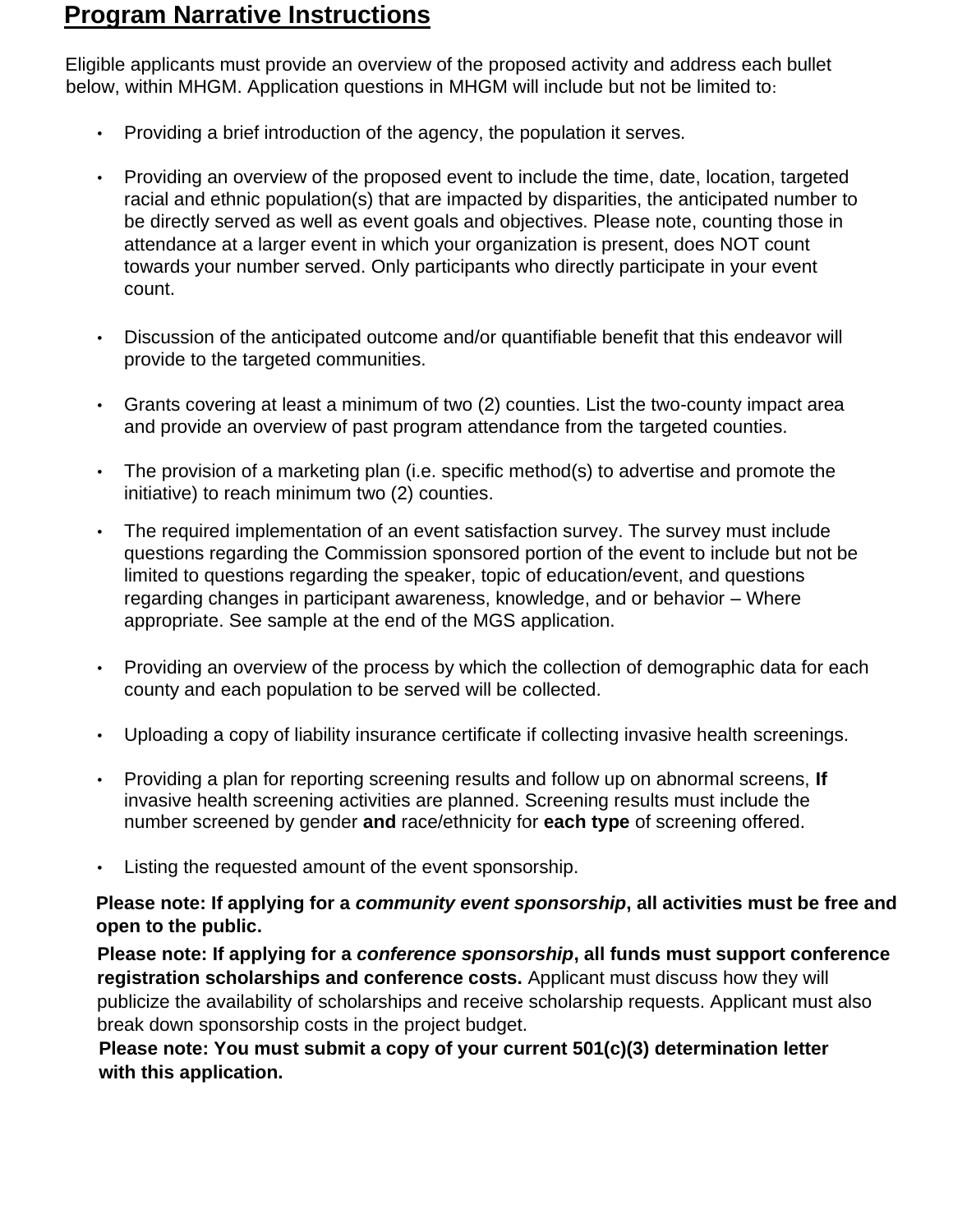#### **Miscellaneous Grant Budget Instructions Personnel and Fringe Benefits – Instructions**

Only those positions which provide direct client services are to be listed. Do not list contractual personnel or consultants in this section. Administrative costs are not listed here. Provide the yearly salary and fringe benefits budgeted for each position listed. The amount should be consistent with similar positions in the agency based on Full-Time Equivalency (FTE). Provide the amount of the employee's salary and fringe benefits that will be funded by the Commission based on annual salary.

#### **NON-PERSONNEL – INSTRUCTIONS A.**

#### **Equipment**

Equipment is any tangible item having a useful life of one year or more which is purchased in whole or in part with Commission funds. Non-allowable costs include, but are not limited to, the following under this grant:

- $\overline{\mathbb{R}}$ VCRs/accessories/DVD Players/accessories
- $\overline{R}$ Portable cameras
- **Television**  $\mathbb{R}$
- $\overline{2}$ **Computers**
- $\overline{\mathbf{2}}$ Ink Cartridges
- $\overline{\mathbf{2}}$ **Typewriters**
- $\overline{2}$ Furniture *(will provide state/federal salvage applications to successful grantees)*
- Vehicle purchases gas cards, gift cards $\overline{R}$
- Reflotron machines  $\overline{\mathbf{2}}$
- $\overline{\mathbf{2}}$ Copiers
- $\overline{2}$ **Refrigerators**
- $\overline{2}$ Baby/infant seats, cribs, clothing, shoes
- Wii and other high-priced computer games.  $\mathbb{R}$ 
	- COVID 19 vaccines, testing, supplies, incentives or PPE

#### **Leasing/rental of any of this equipment may be considered. The rate per month and the number of months for leasing/rental should be stated.**

#### **B. Supplies (Each item must have a cost per unit stated)**

For purposes of Commission funds, supplies consist of expendable property items which have a useful product life of one year or less. Supplies include all tangible, expendable property other than equipment purchased with Commission funds. Equipment priced less than \$100 (e.g., staples, scissors, wastebaskets, paper, and pens) is considered office supplies.

#### **Consistent with the Governor's Executive Order 2007-09S, "refreshments" are not reimbursable under this grant. (See Commission website [at www.mih.ohio.gov](http://www.mih.ohio.gov/) [to](http://www.mih.ohio.gov/) review this EO.)**

- **Printing:** Costs may include typesetting, actual printing or photocopying of the material which is completed by a commercial printing company. Included also are costs for pamphlets, brochures and flyers. Provide the unit cost.
- **Contracts:** Agreements for all sub-contracts must be submitted with the following being addressed: scope of service, beginning/ending date, hourly rate and total number of contract hours and termination clause. (Must not exceed 10% of total award.)

**Advertising:** Specify the media and cost of advertisement (e.g. 3 ads at \$50.00 per ad).

**Sponsorships:** If conference sponsorships are offered, applicant must list the number of registration sponsorships and cost of each sponsorship.

**Gift Card:** A gift card is NOT an allowable cost.

**C. Administrative/Indirect costs: Total cost must not exceed 15% of the amount requested.**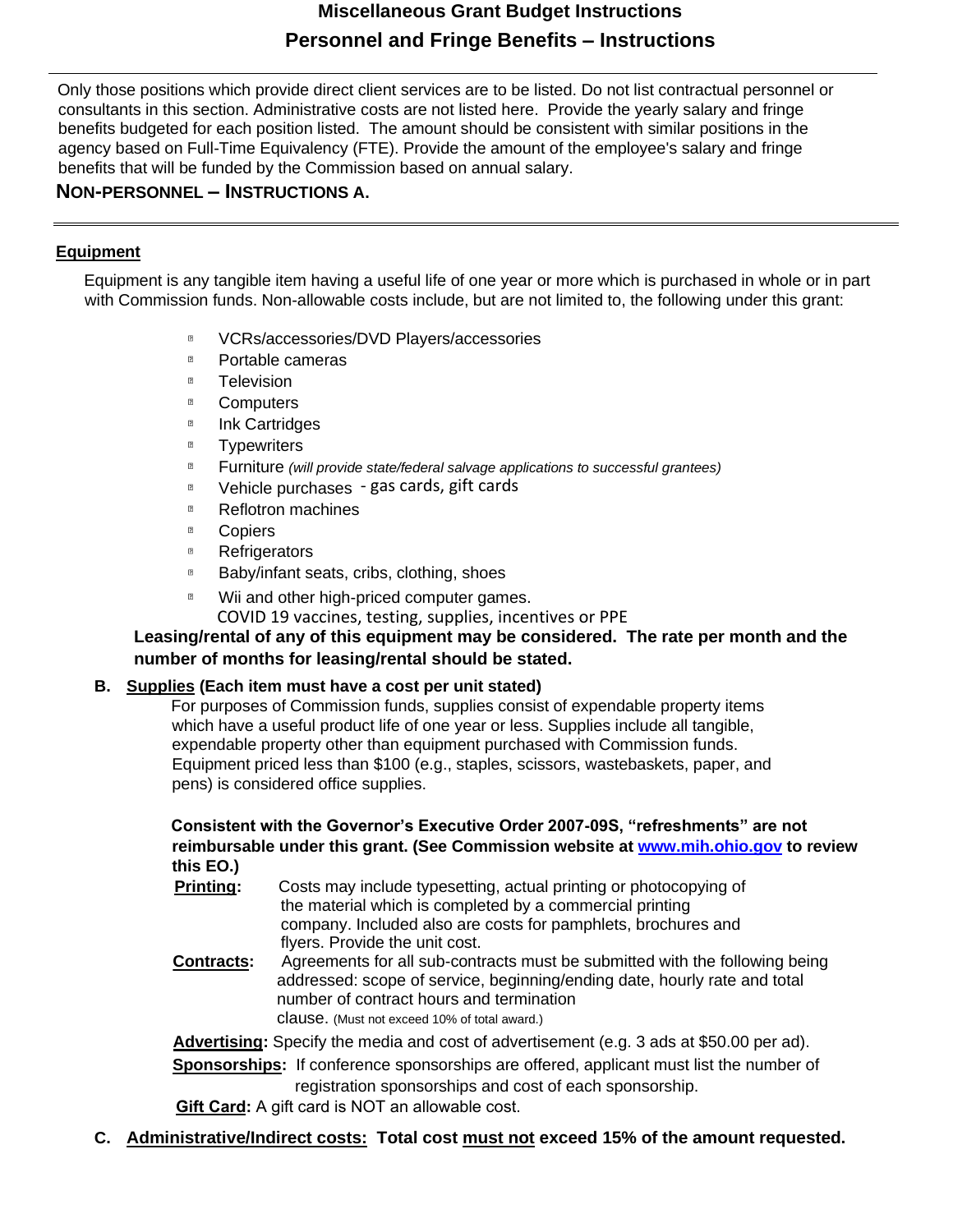The following may be charged as indirect costs/services and must be itemized:

- 1) Administrative charges: salaries of support staff (administrators, secretaries, accountants). Provide the percentage of time on the project per line item;
- 2) Rental/space leasing: space rental is an allowable cost. Space for which rental fees will be paid must meet the following requirements:
	- a. The number of months and the rate at which payment will be made should be stated;
	- b. When rent is shared among several programs, the amount charged to the Commission must not exceed the Commission's fair share. The agency must submit documentation of how the Commission's fair share was determined (e.g., if Commission-funded project uses 20% of the space, the Commission may be charged no more than 20% of the total rent);
	- c. Submit a copy of the lease which includes the building owner's name, location of the building, square footage, total amount of rent paid, terms of agreement, termination clause, signatures of lessee and lessor;
	- d. Approved rent is non-transferable from the original site to a new or relocated site.
- 3) Rent will not be approved for:
	- a. Space which is paid for by another state/federal program or private grant;
	- b. Space in buildings purchased with federal funds;
	- c. Space donated to the applicant agency.
	- d. Utilities: heat, water, electricity, etc.

#### **ANTICIPATED PERIODIC DISTRIBUTION – INSTRUCTIONS**

Transfer the amounts listed in Sections I and II for each line item, by year, to the column marked "TOTAL YEAR". Add the lines. The total should not exceed award.

The periodic distribution indicates how payments should be made if the grant is funded. The amounts budgeted per period do not have to be equally distributed (anticipate start-up delays e.g. due to advertising for staff); however, the four quarterly payments must equal the amount requested.

#### **OTHER SOURCES OF FUNDING:**

- 20% of project funds must be received from sources other than the Commission'.
- Applicants must identify the source of their other funding to detail no less than 20 % of the amount requested from the Commission.

#### **Fundraising is prohibited under this grant.**

*All services are free of charge and open to the public as well as the target population.* 



The budget narrative box must be completed for each line item in order for this budget to be considered complete.